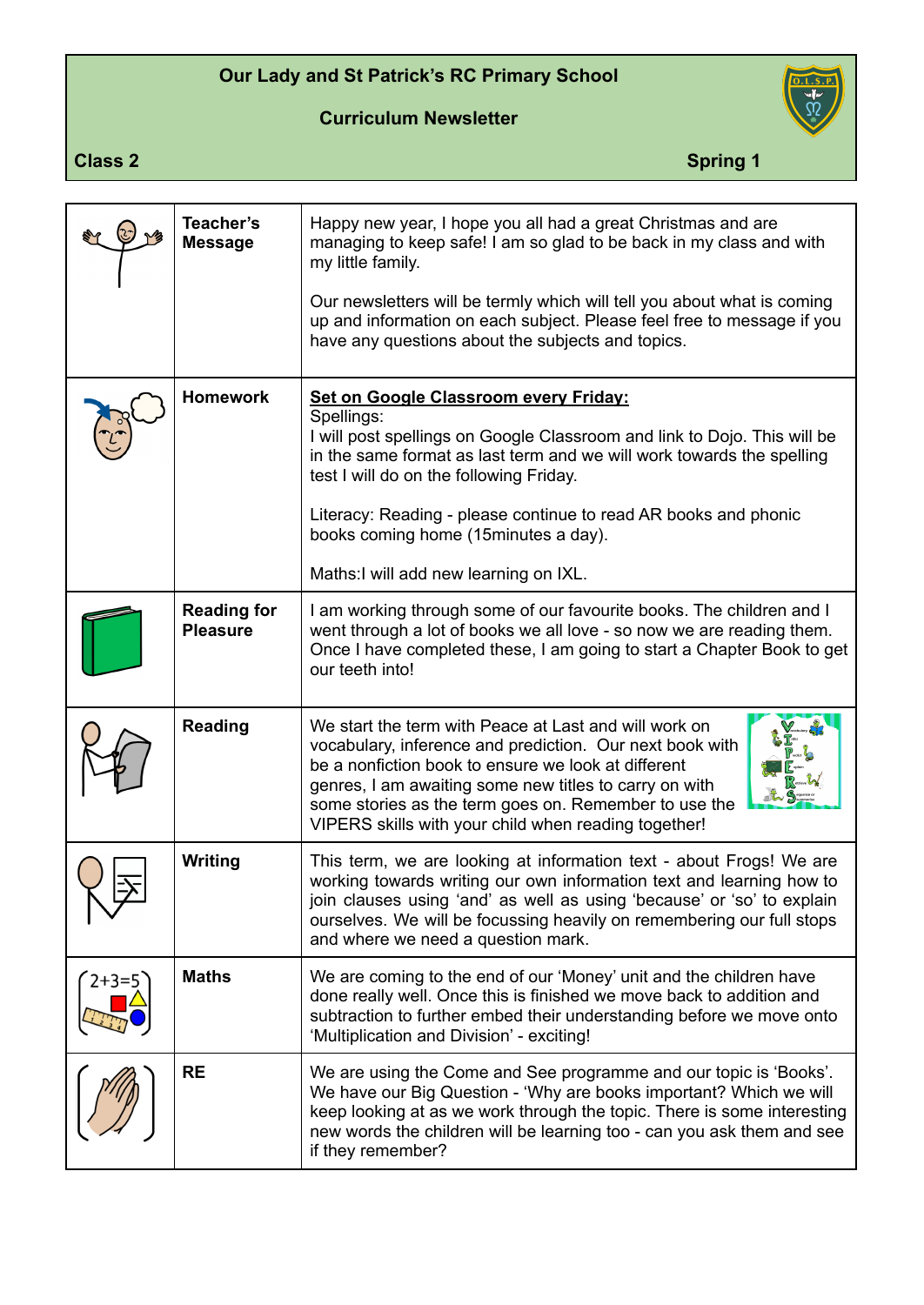|                | <b>Science</b>                     | This term we are learning about materials. We will be joining with St<br>Nics to speak to a dog owner (Alfie is the dog) about what kind of thing<br>their dog needs and we will investigate materials to design a new toy<br>for Alfie that will roll on a flat surface and be waterproof.                                                                   |
|----------------|------------------------------------|---------------------------------------------------------------------------------------------------------------------------------------------------------------------------------------------------------------------------------------------------------------------------------------------------------------------------------------------------------------|
|                | <b>History</b>                     | Not a lead subject this term                                                                                                                                                                                                                                                                                                                                  |
|                | Geography                          | Not a lead subject this term                                                                                                                                                                                                                                                                                                                                  |
|                | Art                                | Not a lead subject this term                                                                                                                                                                                                                                                                                                                                  |
|                | <b>Design</b><br><b>Technology</b> | We are looking at healthy eating and will be working towards making a<br>fruit smoothie. We will look at a healthy plate and how to safely prepare<br>fruit and vegetables. Hopefully they will do the same for you at home!                                                                                                                                  |
|                | <b>RSHE</b>                        | We will be following the 'Life to the Full' programme and looking at the<br>cycle of life to show that God created us to follow the cycle of life and<br>He loves us at every stage. We are created to grow, change and learn,<br>not least about the love of God and how we can share it with others.<br>There can be joy in every stage of life!            |
|                | <b>PE</b>                          | We will be learning ball skills on a Tuesday outside and Gymnastics in<br>the hall on a Wednesday.                                                                                                                                                                                                                                                            |
|                | <b>Music</b>                       | Not a lead subject this term.                                                                                                                                                                                                                                                                                                                                 |
|                | <b>Computing</b>                   | Ww will be learning about word processing and how to stay safe online<br>as well developing touch typing skills. Introduce important keyboard<br>shortcuts, as well as simple editing tools within a word processor<br>including: bold, italics, underline and font colour as well as how to<br>import images. Options for both Google and Microsoft schools. |
|                | <b>Forest</b><br><b>School</b>     | Andy will be helping the children look at materials and their uses in the<br>forest area. They will also have a chance to make dens, climb and get<br>muddy!                                                                                                                                                                                                  |
| Tu W Th F Sq S | <b>Upcoming</b><br>dates/events    | A reminder PE is each week on Tuesday and Wednesday.                                                                                                                                                                                                                                                                                                          |